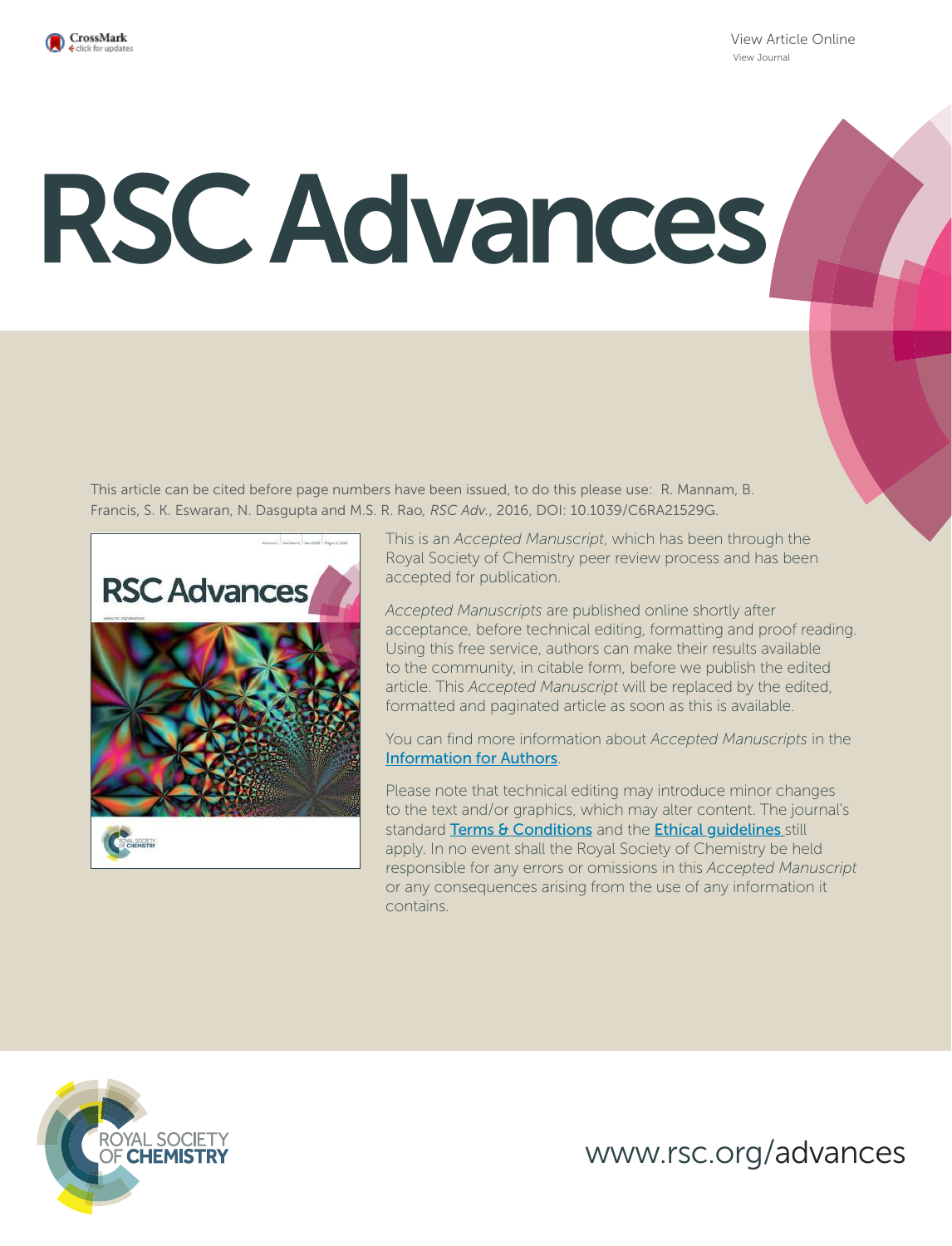Published on 23 September 2016. Downloaded by Cornell University Library on 26/09/2016 02:32:54.

Published on 23 September 2016. Downloaded by Cornell University Library on 26/09/2016 02:54

View Article Online DOI: 10.1039/C6RA21529G



# **RSC Advances**

## **COMMUNICATION**

**Polarity control and enhanced luminescence characteristics of semi-polar ZnO nanostructures grown on non-polar MgO (100) substrates†** 

Accepted 00th January 20xx DOI: 10.1039/x0xx00000x

Received 00th January 20xx,

**www.rsc.org/** 

Ramanjaneyulu Mannam<sup>a\*</sup> F. Bellarmine<sup>a</sup>, E. Senthil Kumar<sup>b</sup> Nandita DasGupta<sup>c</sup> and M. S. Ramachandra Rao<sup>a\*</sup>

**Enhancing luminescence characteristics is one of the key challenges in ZnO nanostructures for highly efficient UV-blue LEDs and laser diodes. Non-conventional PLD growth parameters have been used to tailor the polar and semi-polar surfaces of ZnO nanostructures on MgO substrates. Despite the similar growth temperature, use of N<sup>2</sup> ambient gas allowed to fabricate wellaligned polar nanostructures; whereas, nanostructures grown with Ar ambient are semi-polar in nature. By means of cathodoluminescence spectroscopy, we demonstrate that the UV emission can be significantly enhanced by 11 times for semi-polar nanostructures. The enhanced luminescence is attributed to reduced polarization electric fields along c-axis.** 

ZnO is a brilliant UV emitter with wide and direct bandgap ( $\sim$ 3.35 eV) and substantially large free exciton binding energy ( $\sim$ 60 meV) at room temperature.<sup>1</sup> Despite the tremendous advancements in growth of epitaxial ZnO layers, considerable efforts on design and fabrication of ZnO nanostructures have been continuously made for widespread applications.<sup>2-4</sup> In particular, growth of non-polar ZnO nanostructures has been of great interest for the possibility of fabricating high efficiency UV emitters.<sup>5</sup> Absence of polarization electric fields in the nonpolar nanostructures opens up the possibility of reducing the so-called quantum confined stark effect that ultimately enhances the luminescence characteristics.<sup>6-8</sup> Hence, the key to enhance the rate of probability of radiative recombination to realize intense UV emission is to successfully grow the nonpolar or semi-polar ZnO nanostructures.<sup>9</sup>

The interest in control of polar and non-polar surfaces has driven the study of ZnO growth on various substrates. For example, c-axis oriented polar ZnO can be readily grown on

substrates can lead to both polar and non-polar ZnO depending on the growth conditions. $10, 11$  Use of MgO buffer layer on sapphire substrates also has greatly affected the polarity of ZnO layers.<sup>12</sup> Moreover, integrating wurtzite ZnO on cubic MgO is intriguing for many future applications such as, heterostructures for two dimensional electron gas, tunnel junctions and optoelectronic devices $13-16$  Notwithstanding the promising results of ZnO in nanostructured form, earlier reports on tailoring the polarity of surfaces has mainly focused on the epitaxial thin films. $11$  There have been many reports on the growth of ZnO thin films on MgO substrates with polar and non-polar surfaces.11, 17-20 In contrast, only limited reports are available on the growth of ZnO nanostructures on MgO substrates. $18$ ,  $21$  We have not found any report on the control of polar and non-polar surfaces of ZnO nanostructures on MgO substrates using carrier gas ambient.

sapphire (0001) and GaN substrates; whereas, cubic MgO

In this work, for the first time, we present the control of polar and semi-polar ZnO nanostructures on MgO (100) substrates using pulsed laser deposition (PLD) with non-conventional growth parameters. Despite the similar growth temperatures, use of  $N_2$  ambient gas resulted in ZnO nanostructures with polar surfaces; whereas use of Ar-gas led to the growth of semi-polar surfaces. Use of  $N_2$  gas promotes aligned onedimensional nanorods, which are perpendicular to MgO (100) surface. We show a similar effect even for phosphorous-doped ZnO nanostructures. Nanostructures grown under  $N_2$  ambient exhibited an additional Raman mode at 277  $cm^{-1}$ , which is characteristic of nitrogen-induced Zn interstitial clusters $^{22}$ . We demonstrate by means of cathodoluminescence (CL) spectroscopy that the as-grown semi-polar nanostructures show enhanced luminescence with integrated intensity of UV emission 11 times larger than that observed from polar surfaces. The enhanced CL emission is attributed to the reduction in polarization electric fields along the semi-polar surfaces. Our findings suggest that different crystallographic orientations of the ZnO nanostructures can be utilized as independent degrees of freedom to control the UV emission characteristics of optoelectronic devices.

*a.Department of Physics, Nano Functional Materials Technology Centre and Materials Science Research Centre, Indian Institute of Technology Madras, Chennai-600036, India. Email: msrrao@iitm.ac.in & ram* 

*b.SRM Research Institute, Department of Physics and Nanotechnology, SRM University, kattankulathur – 603203, Tamil Nadu, India* 

*c. Microelectronics and MEMS Laboratory, Electrical Engineering Department, Indian Institute of Technology Madras, Chennai-600036, India* 

<sup>†</sup>Electronic Supplementary Information (ESI) available. See DOI: 10.1039/x0xx00000x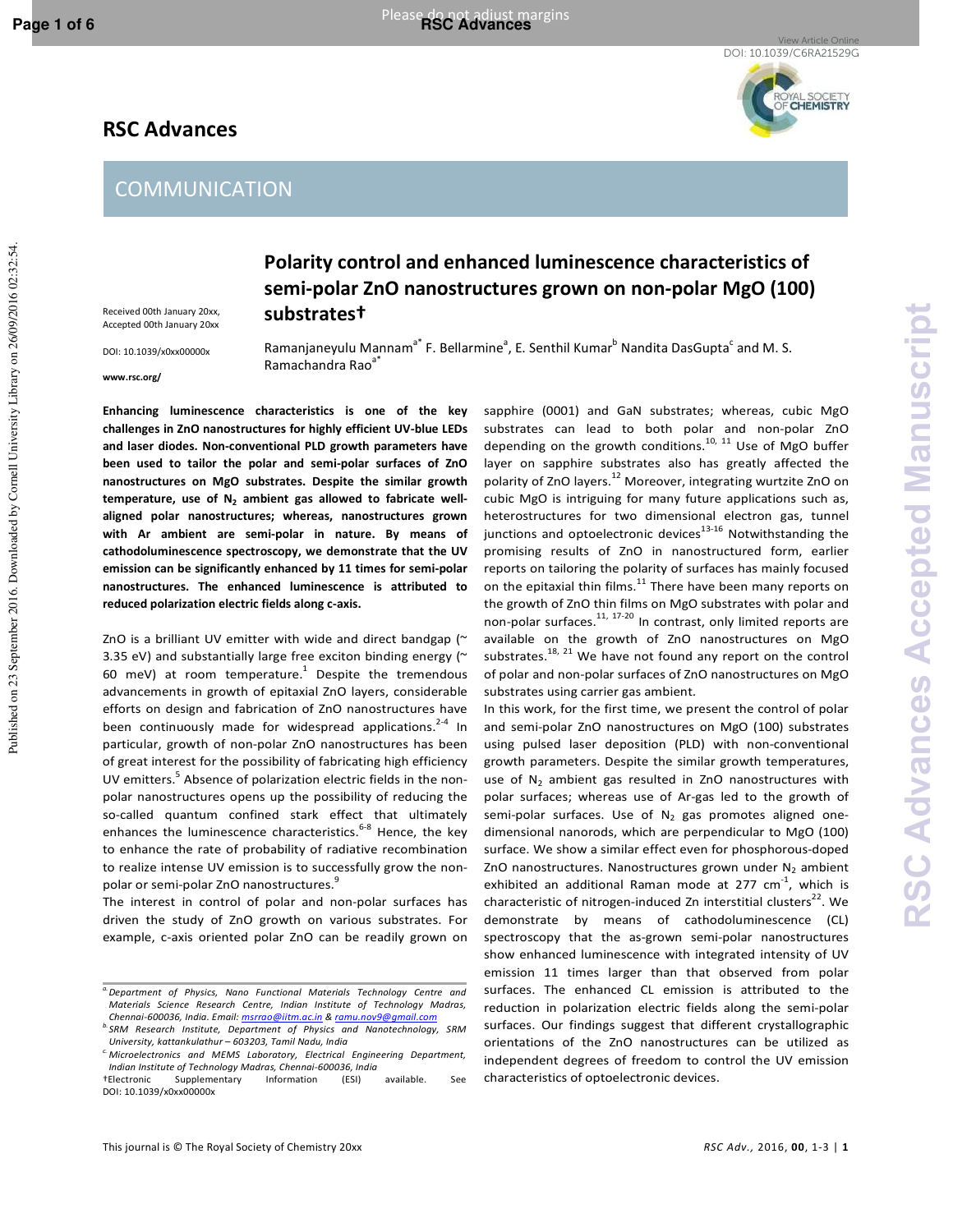**COMMUNICATION RSC Advances** DOI: 10.1039/C6RA21529G

Non-catalyst assisted ZnO nanostructures growth on MgO (100) substrates was carried out using PLD technique at an optimized substrate-temperature of 800 <sup>o</sup>C. A KrF excimer laser was used for the growth of nanostructures with a repetition rate of 10 Hz and an energy density of 2.7 Jcm<sup>-2</sup>. Either Ar or  $N_2$  were used as ambient gas with a flow of 100 sccm (standard cubic centimeters per minute) that keeps the chamber pressure during the growth at 5 mbar. It is worth noting that the growth pressure used here is few orders of magnitude larger than that used for typical thin films fabrication. The growth was carried out for 15 min. Similar growth conditions were used for fabricating P doped (1 mol %) ZnO nanostructures. The microstructure analysis was carried out using field emission scanning electron microscopy (FESEM, FEI, Inspect F). Structural properties were investigated via Xray diffraction (XRD) using Rigaku multipurpose XRD unit in ω-2θ and Φ-scan mode. Raman Spectra were collected in backscattering geometry with 488 nm of  $Ar^+$  laser using HORIBA Jobin Yuvon spectrometer. XPS measurements were performed using SPECS with PHIBOS100 energy analyser (SPECS GmbH, Germany), Al (Kα: 1486.61 eV) radiation was used to excite the electrons. The CL spectroscopy was carried out with Gatan CL system equipped on a Zeiss SEM.

 Fig. 1a and b shows a comparison of FESEM images of undoped ZnO nanostructures grown under identical conditions but with differ ambient gas. Use of different ambient gas resulted in a dramatic change in morphology of the nanostructures. As shown in Fig. 1a, the nanorods grown under  $N_2$  ambient are well aligned to each other and perpendicular to the substrate with their (000*l*) face parallel to the substrate surface. On the other hand, use of Ar gas resulted in nanorods with tapering at the tip as shown in Fig. 1b. Even though the nanorods are perpendicular to the substrate, other facets like {10-11} are also observed with clear hexagonal six-fold symmetry. This reveals that the semi-polar ZnO nanostructures can be fabricated with Ar as ambient gas,



Fig. 1 Top view of FESEM images of (a) undoped ZnO nanostructures grown under N2. (b) undoped ZnO nanostructures grown under Ar gas. (c) P doped ZnO structures grown under N<sub>2</sub>. (d) P doped ZnO structures grown under Ar. Inset of figure (d) shows random alignment

whereas the use of  $N_2$  results in polar surfaces. It is well known that doping has a strong influence on the morphology of the ZnO nanostructures. To understand the combined effect of ambient gas and doping on the polarity control of the ZnO nanostructures, we have fabricated P doped ZnO nanostructures under similar growth conditions of undoped nanostructures. P doped ZnO nanostructures exhibited cone like morphology as shown in micrographs in Fig. 1c and 1d correspond to nanostructures grown under  $N_2$  and Ar ambient gases respectively. Nevertheless, the tendency to switch from polar to semi-polar surfaces when changing the ambient gas from  $N_2$  to Ar is persistent even for P doped ZnO nanostructures. This clearly reveals that, regardless of doping, the key processing parameter to control the crystallographic orientation of the ZnO nanostructures is the ambient gas. During the ablation of ZnO target at the growth temperature of 800 °C, initially the ablated Zn atoms forms a liquid droplet and acts as self-catalyst for further nanostructures growth. This Zn liquid droplet precipitates and oxidize to form ZnO as the time progress. Since the gas ambiets in our case are Ar and N<sub>2</sub>, the only source of O is the ZnO target used for ablation. For the nanostructures grown in Ar ambient, most of the 'O' from ZnO target is utilized to oxidize the Zn that leads to higher growth rate at sides, steps and terraces. $^{23}$  This results in expanded 2D growth and hence semi-polar nanocones are favoured. On the other hand, when using  $N_2$  ambient, there is a possibility that a fraction of the oxygen is utilized to form oxynitrates (NOx). Hence the relatively less availability of oxygen reduces the growth rate at the nanorod sides and steps leading to a well-aligned c-axis oriented polar nanorods $^{23}$ .

To further understand the crystallographic orientations of the as-grown ZnO nanostructures, we have performed detailed XRD measurements. The ω-2θ scans of undoped and P doped nanostructures grown under  $N_2$  ambient suggests that the nanorods are predominantly oriented along the polar c-axis (000*l*) of the wurtzite hexagonal structure (Fig. 2a). The XRD patterns are consistent with the SEM micrographs. In addition to reflection corresponding to polar (0002) plane, the undoped and P doped nanostructures grown under Ar ambient exhibited (100) and (10-11) reflections in the XRD pattern



Fig. 2 (a) X-ray diffraction patterns of undoped ZnO and P doped ZnO nanords grown under both N2 gas and Ar gas ambients respectively. (b). X-ray phi-scans of undoped and P doped ZnO nanostructures grown under  $N_2$  respectively.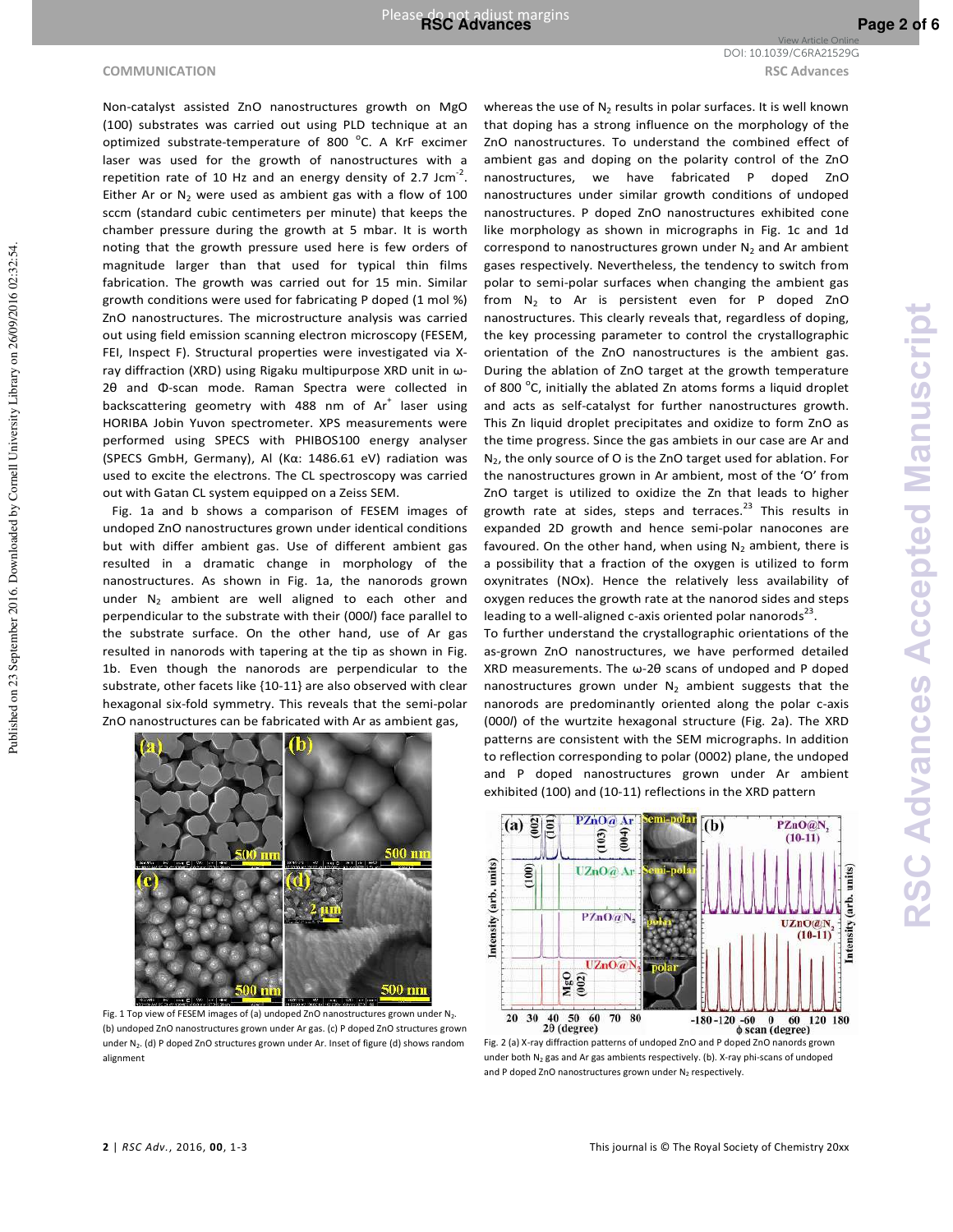Published on 23 September 2016. Downloaded by Cornell University Library on 26/09/2016 02:32:54.

Published on 23 September 2016. Downloaded by Cornell University Library on 26/09/2016 02:54

revealing the semi-polar nature of the growth. Epitaxial nature of the ZnO nanostructures grown under  $N_2$  ambient was investigated with XRD Φ-scans. The typical Φ-scan of the (10-11) ZnO plane of the undoped and P doped nanostructures are given in Fig. 2b. The appearance of the twelve equidistance peaks separated by 30 $^{\circ}$  suggests that the nanostructures have two different domains, which are rotated by 30 $^{\circ}$  with respect to each other.

Fig. 3a and b show the Raman spectra of undoped and P doped ZnO nanostructures grown under Ar as ambient gas. The Raman spectra is dominated by the peaks at 98.1, 439.9 and 586 cm<sup>-1</sup> corresponding to E<sub>2</sub> (Low), E<sub>2</sub> (high) and E<sub>1</sub> (LO) modes of the wurtzite hexagonal ZnO with  $C_{6v}$  symmetry. The  $E_1$  (LO) mode is attributed to the presence of defects such as oxygen vacancies, zinc interstitials and free carriers or defect complexes. Interestingly, as shown in Fig. 3c and d, both the undoped and P doped nanostructures grown under  $N_2$ ambient exhibited additional Raman modes at 276, 510 and 582  $cm^{-1}$ , which are generally forbidden modes. Earlier, the mode at 276  $cm^{-1}$  was believed to be fingerprint for N doped ZnO and assigned as local vibrational mode (LVM) of N in ZnO lattice.<sup>24</sup> Observation of the same mode with other dopants indicates that  $276$  cm<sup>-1</sup> might be a dopant induced defect mode.<sup>25</sup> Recently, Gluba *et al*., <sup>26</sup> have convincingly showed



that the mode at 276  $cm^{-1}$  is associated with interstitial zinc clusters. Hence it can be understood that during the growth of nanostructures under  $N_2$  ambient there is a possibility of N doping in ZnO lattice that induces the Zn interstitials (Zn<sub>i</sub>).

 In order to test the possibility of N doping in ZnO lattice, we have carried out XPS measurements for the undoped and P doped nanostructures grown under  $N_2$  ambient. As shown in Fig. 3e and f, XPS spectra of both the P doped and undoped nanostructures exhibited a peak around 397 eV, which is Wellknown to be associated with 1*s* level of N substituted at O site in ZnO thin films.<sup>27</sup> This clearly confirms the doping of N during ZnO nanostructures growth utilizing  $N_2$  ambient as nitrogen source. This is in very good agreement with the Raman spectra, which shows the evidence of N substitution in ZnO nanostructures grown under  $N_2$  ambient. Fig. 3g and h shows the P 2s level of P doped samples grown under both N<sub>2</sub> and Ar ambient. The peak around 191.4 eV corresponds to  $P^{5+}$  state. We did not observe any peak around 186 eV, which is associated with  $P^{3-}$  state.<sup>28</sup> Hence our observations suggest that P is substituted at Zn site in  $P^{5+}$  state rather than at the oxygen site.<sup>29, 30</sup>

Fig. 4a shows the room temperature CL spectra of undoped ZnO nanostructures, grown under both Ar and  $N_2$  ambient, collected with an irradiation of 15 kV electron beam on the samples at 50000 x magnification. The CL spectra consisted of typical UV emission around 386 nm, which is ascribed to nearband-edge (NBE) emission, and the mid-band gap related visible luminescence due to various point defects. The visible green luminescence of the semi-polar nanostructures is located around ~ 550 nm (Fig. S1 in ESI†) that is recently found to be originated from defects at the (10-10) surfaces.<sup>31</sup> On the other hand polar nanostructures exhibited visible luminescence bands at 409 nm and 465 nm (Fig. S2†). The peak at 409 nm is associated with electronic transition from<br>Wavelength (nm)



Fig. 3 Raman spectra of (a) undoped ZnO nanostructures grown under Ar. (b) P doped ZnO nanostructures grown under Ar gas. (c) undoped ZnO nanostructures grown under  $N_2$ . (d) P doped ZnO nanostructures grown under  $N_2$  respectively. (e) and (f) XPS spectra of N 1s region of undoped and P doped ZnO nanostructures grown under  $N_2$  gas respectively. (g) and (h) XPS spectra of P 2s region of P doped ZnO nanostructures grown under both N<sub>2</sub> and Ar gas atmospheres respectively

Fig. 4 CL spectra of (a) undoped ZnO nanostructures grown under Ar and  $N_2$  ambient respectively. (b) P doped ZnO nanostructures grown under Ar and  $N_2$  ambient respectively and (c) Schematics of undoped and P doped ZnO nanostructures grown in both polar and semi-polar directions.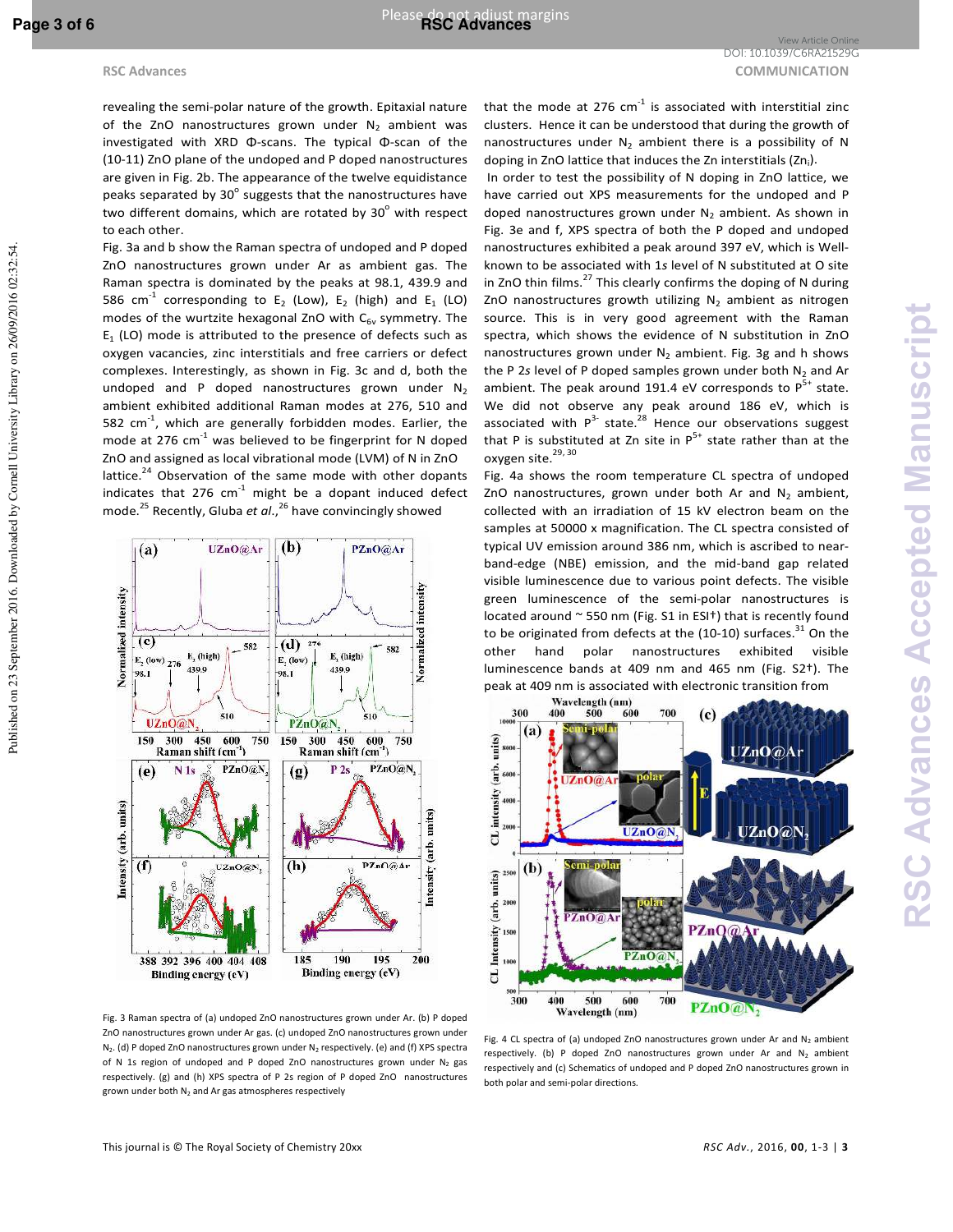#### **COMMUNICATION RSC Advances**

Published on 23 September 2016. Downloaded by Cornell University Library on 26/09/2016 02:32:54.

Published on 23 September 2016. Downloaded by Cornell University Library on 26/09/2016 02:32:54

- *Interfaces*, 2013, **5**, 9194-9198. 3. W. Y. Weng, S. J. Chang, C. L. Hsu and T. J. Hsueh, *ACS Appl.*
- *Mater. Interfaces*, 2011, **3**, 162-166.
- 4. X. Tang, G. Li and S. Zhou, *Nano Lett.*, 2013, **13**, 5046-5050.
- 5. S. Chen, X. Pan, H. He, W. Chen, J. Huang, B. Lu and Z. Ye, *Opt. Lett.*, 2015, **40**, 3639-3642.
- 6. P. Waltereit, O. Brandt, A. Trampert, H. T. Grahn, J. Menniger, M. Ramsteiner, M. Reiche and K. H. Ploog, *Nature*, 2000, **406**, 865-868.
- 7. M. Leroux, N. Grandjean, M. Laügt, J. Massies, B. Gil, P. Lefebvre and P. Bigenwald, *Phys. Rev. B*, 1998, **58**, R13371- R13374.
- 8. C. Morhain, T. Bretagnon, P. Lefebvre, X. Tang, P. Valvin, T. Guillet, B. Gil, T. Taliercio, M. Teisseire-Doninelli, B. Vinter and C. Deparis, *Phys. Rev. B*, 2005, **72**, 241305.
- 9. J.-J. Chen, X.-R. Deng and H. Deng, *J. Mater. Sci*, 2013, **48**, 532-542.
- 10. S.-B. Mi, *Thin Solid Films*, 2014, **558**, 237-240.
- 11. S. H. Seo and H. C. Kang, *J. Cryst. Growth*, 2011, **326**, 166- 170.
- 12. H. Kato, K. Miyamoto, M. Sano and T. Yao, *Appl. Phys. Lett.*, 2004, **84**, 4562-4564.
- 13. A. Tsukazaki, A. Ohtomo, T. Kita, Y. Ohno, H. Ohno and M. Kawasaki, *Science*, 2007, **315**, 1388-1391.
- 14. D. L. Li, Q. L. Ma, S. G. Wang, R. C. C. Ward, T. Hesjedal, X. G. Zhang, A. Kohn, E. Amsellem, G. Yang, J. L. Liu, J. Jiang, H. X. Wei and X. F. Han, *Sci. Rep.*, 2014, **4**, 7277.
- 15. H. Zhou, H.-Q. Wang, L. Wu, L. Zhang, K. Kisslinger, Y. Zhu, X. Chen, H. Zhan and J. Kang, *Appl. Phys. Lett.*, 2011, **99**, 141917.
- 16. H. Zhou, H.-Q. Wang, Y. Li, K. Li, J. Kang, J.-C. Zheng, Z. Jiang, Y. Huang, L. Wu, L. Zhang, K. Kisslinger and Y. Zhu, *ACS Appl. Mater. Interfaces*, 2014, **6**, 13823-13832.
- 17. C. Y. J. Lu, L. Chang, K. H. Ploog and M. M. C. Chou, *J. Cryst. Growth*, 2013, **378**, 172-176.
- 18. R. Deng, B. Yao, Y. F. Li, B. H. Li, Z. Z. Zhang, H. F. Zhao, J. Y. Zhang, D. X. Zhao, D. Z. Shen, X. W. Fan, L. L. Yang and Q. X. Zhao, *J. Cryst. Growth*, 2009, **311**, 4398-4401.
- 19. L. C. Nistor, C. Ghica, D. Matei, G. Dinescu, M. Dinescu and G. Van Tendeloo, *J. Cryst. Growth*, 2005, **277**, 26-31.
- 20. N. Matsunami, M. Itoh, Y. Takai, M. Tazawa and M. Sataka, *Nuclear Instruments and Methods in Physics Research Section B: Beam Interactions with Materials and Atoms*, 2003, **206**, 282-286.
- 21. J. H. He, C. H. Ho, C. W. Wang, Y. Ding, L. J. Chen and Z. L. Wang, *Cryst. Growth Des.*, 2009, **9**, 17-19.
- 22. P. Zhang, C. Kong, W. Li, G. Qin, Q. Xu, H. Zhang, H. Ruan, Y. Cui and L. Fang, *Appl. Surf. Sci.*, 2015, **327**, 154-158.
- 23. S. Li, X. Zhang and L. Zhang, *The J.Phys. Chem C*, 2010, **114**, 10379-10385.
- 24. J. Yu, H. Xing, Q. Zhao, H. Mao, Y. Shen, J. Wang, Z. Lai and Z. Zhu, *Solid State Commun*, 2006, **138**, 502-504.

Notes and references

View Article Online DOI: 10.1039/C6RA21529G

doped samples the ratio of the integrated CL intensity of semipolar to polar nanostructures is 17. When comparing the CL emission intensities of semi-polar nanostructures, the undoped nanostructures exhibit 3 times stronger emission than P doped samples. Several other groups have also reported enhanced luminescence characteristics for non-polar epitaxial layers in the past.<sup>5, 7, 32</sup> The enhanced CL emission of the semi-polar ZnO nanostructures can be qualitatively understood from the relationship between the orientation of different crystallographic surfaces and polarization electric field. As shown in Figure 4c that for well aligned polar ZnO nanorods (undoped) and nanocones (P doped), the spontaneous

polarization along the c-axis due to lack of inversion symmetry results a large net electric field perpendicular to the substrate. During CL measurement, when an electron beam hits the polar ZnO nanostructures, an electron-hole pair (exciton) is created. However the presence of large internal electric field decreases the overlapping of the electron and hole wave functions and consequently decreases the probability of radiative recombination. On the other hand for semi-polar nanostructures, the internal polarization field is greatly minimized and hence a strong overlapping of electron-hole pair occurs that enhances the radiative recombination. This is the reason why the semi-polar ZnO nanostructures exhibited strong CL emission intensity when compared with that of polar nanostructures.

In conclusion, we have successfully demonstrated the controlled fabrication of polar and semi-polar ZnO nanostructures on MgO substrates using pulsed laser deposition by carefully selecting suitable ambient gas conditions. With the P doping as an example case, we showed the similar results of polarity control even for doped samples. CL spectroscopy results indicate the enhancement in UV emission intensity of semi-polar nanostructures. As a significant indicator, the integrated CL intensities of semi-polar nanostructures are as large as 11 times that observed from polar nanostructures. The reduced polarization electric field in the semi-polar nanostructures resulted the enhanced luminescence characteristics. These results are indeed encouraging from the view point of utilizing the semi-polar nanostructures for better light emission in LEDs and laser diodes.

### Acknowledgment

The authors thank Department of Science and Technology (DST), New Delhi that facilitated the establishment of "Nano Functional Materials Technology Centre" (Grant: SRNM/NAT/02-2005).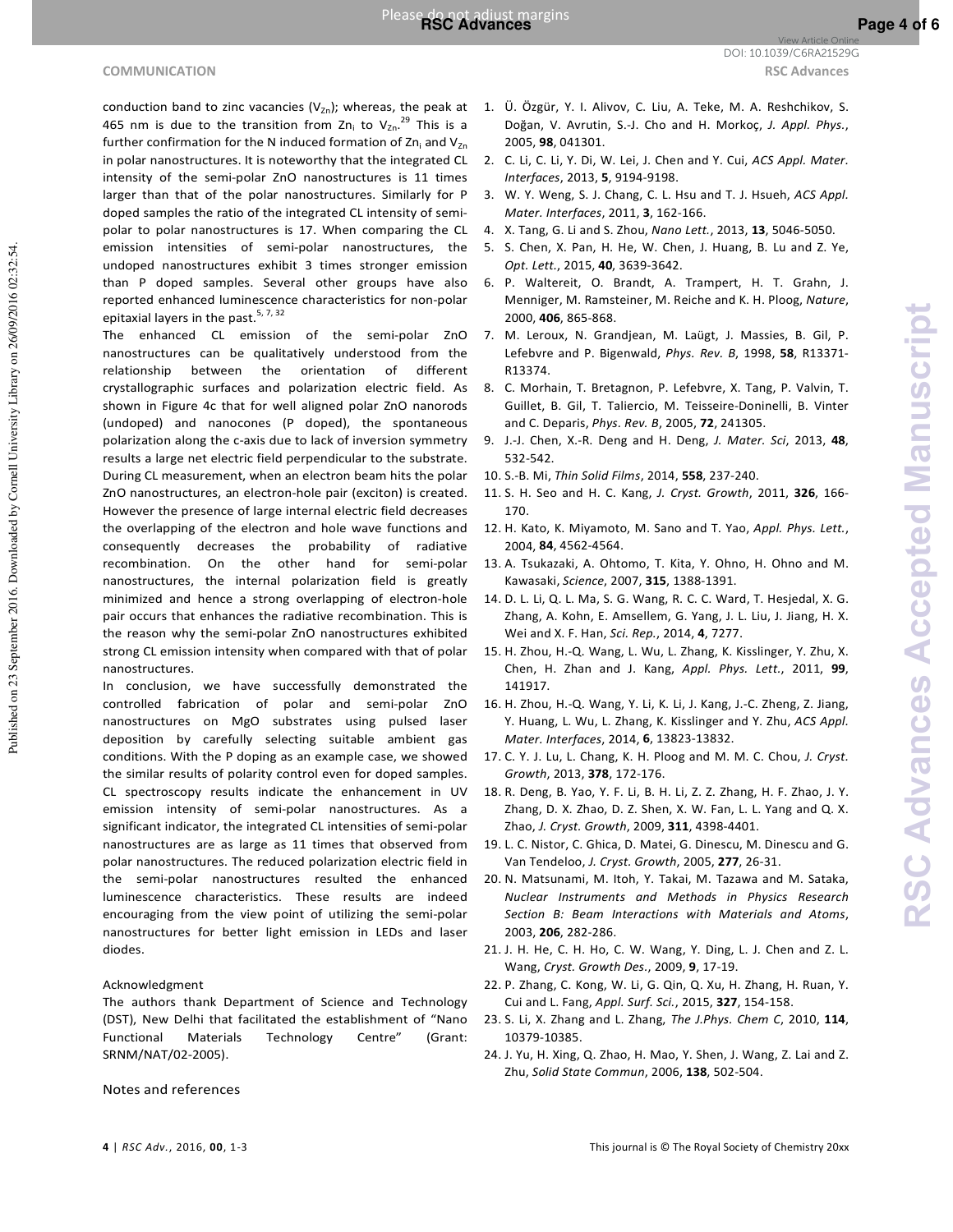Published on 23 September 2016. Downloaded by Cornell University Library on 26/09/2016 02:32:54.

Published on 23 September 2016. Downloaded by Cornell University Library on 26/09/2016 02:32:54.

- 25. Q. Cao, M. Fu, G. Liu, H. Zhang, S. Yan, Y. Chen, L. Mei and J. Jiao, *J. Appl. Phys.*, 2014, **115**, 243906.
- 26. M. A. Gluba, N. H. Nickel and N. Karpensky, *Phys. Rev. B*, 2013, **88**, 245201.
- 27. D. Zhang, J. Gong, J. Ma, G. Han and Z. Tong, *Dalton Trans.*, 2013, **42**, 16556-16561.
- 28. Y. W. Heo, K. Ip, S. J. Park, S. J. Pearton and D. P. Norton, *Appl. Phys. A*, 2004, **78**, 53-57.
- 29. R. Mannam, S. K. Eswaran, N. DasGupta and M. S. R. Rao, *Appl. Surf. Sci.*, 2015, **347**, 96-100.
- 30. L. Guan, B. Liu, Q. Li, Y. Zhou, J. Guo, G. Jia, Q. Zhao, Y. Wang and G. Fu, *Phys. Lett. A*, 2011, **375**, 939-945.
- 31. F. Fabbri, M. Villani, A. Catellani, A. Calzolari, G. Cicero, D. Calestani, G. Calestani, A. Zappettini, B. Dierre, T. Sekiguchi and G. Salviati, *Sci. Rep.*, 2014, **4**, 5158.
- 32. S. Chen, X. Pan, H. He, W. Chen, C. Chen, W. Dai, H. Zhang, P. Ding, J. Huang, B. Lu and Z. Ye, *Opt. Lett.*, 2015, **40**, 649-652.